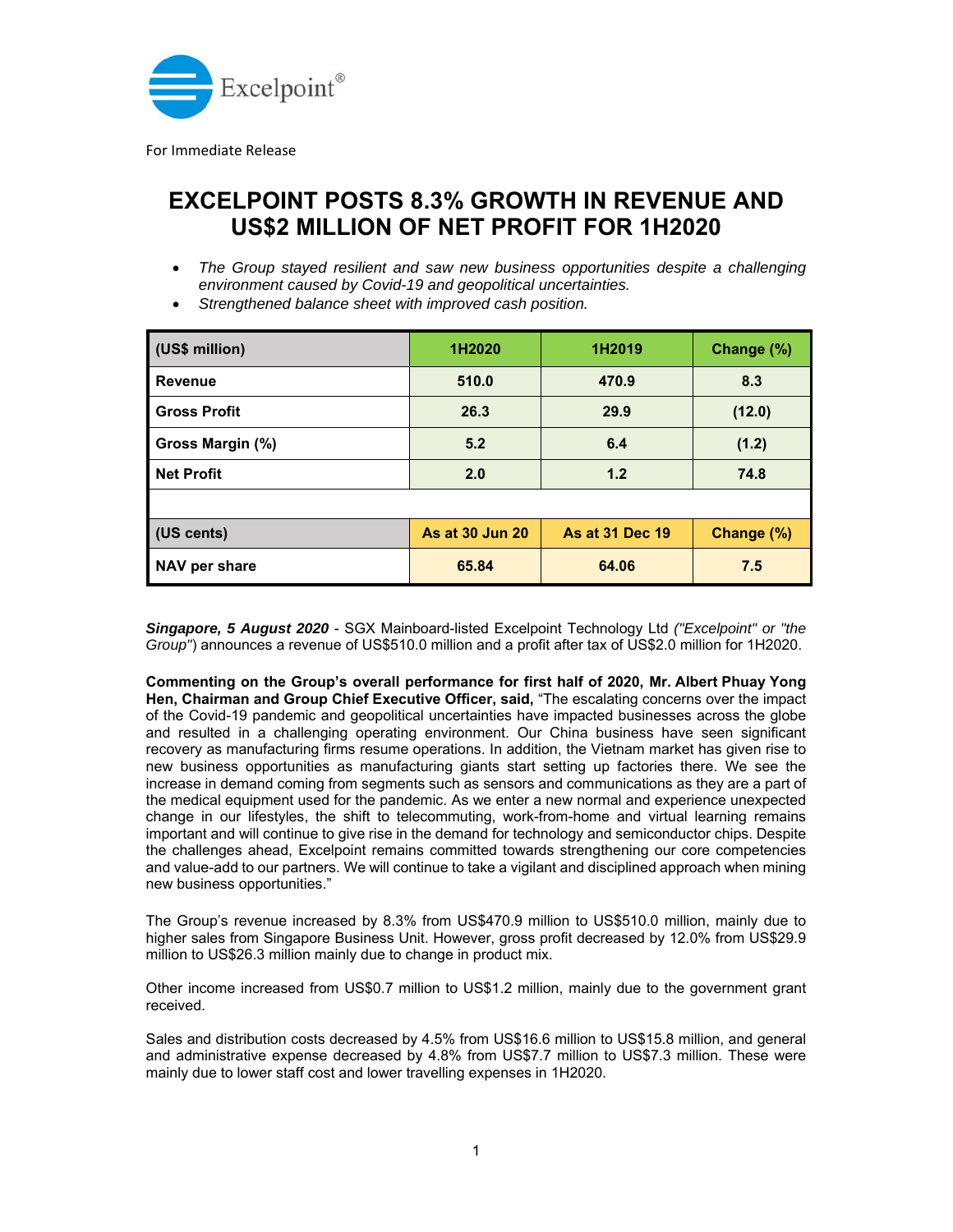

Impairment losses on financial assets decreased by US\$1.3 million. This was due to lower impairment loss of trade debtors in 1H2020.

Interest expense decreased by 41.4% from US\$3.2 million to US\$1.9 million, due to lower interest rate.

Overall, the Group reported profit after taxation of US\$2.0 million for 1H2020.

# **CASHFLOW AND FINANCIAL POSITION**

### **Cashflow**

The Group's net cash flows generated from operating activities was US\$12.0 million compared to US\$22.2 million in 1H2019.

Net cash flows used in investing activities was US\$0.2 million compared to US\$3.0 million in 1H2019. This was mainly due to non-recurring investment in 1H2019 and lower capital expenditure.

Net cash flows generated from financing activities was US\$4.2 million compared to net cash flows used in financing activities of US\$24.4 million in 1H2019. This was mainly due to lower working capital requirement in 1H2019.

Cash and short-term deposits was US\$30.6 million as at 30 June 2020 as compared to US\$15.4 million as at 30 June 2019.

## **Financial Position**

Non-current assets increased from US\$10.5 million to US\$10.6 million as at 30 June 2020 mainly due to the addition of right-of-use assets. This was partially offset by the depreciation of property, plant and equipment and right-of-use assets.

Current assets increased from US\$320.7 million to US\$349.2 million as at 30 June 2020 mainly due to increase in trade and other debtors of US\$6.1 million due to higher sales, increase in stocks of US\$6.2 million due to higher stock holding to mitigate supply disruptions as a result of the Covid-19 pandemic, and increase in cash and short-term deposits of US\$16.1 million.

Current liabilities increased from US\$253.2 million to US\$275.6 million as at 30 June 2020 mainly due to increase in trade and other creditors of US\$19.5 million due to higher purchase of stocks, increase in interest-bearing loans and borrowings of US\$2.7 million due to higher working capital requirement, and partially offset by decrease in lease liabilities of US\$0.7million due to repayment of lease liabilities.

Non-current liabilities increased from US\$1.3 million to US\$5.4 million as at 30 June 2020 mainly due to new leases recognised in 1H2020 and new term loans for working capital requirement.

Overall, shareholders' equity increased from US\$76.7 million to US\$78.8 million as at 30 June 2020, mainly due to net profit of US\$2.0 million and foreign currency translation of US\$0.1 million in 1H2020.

**– End –**